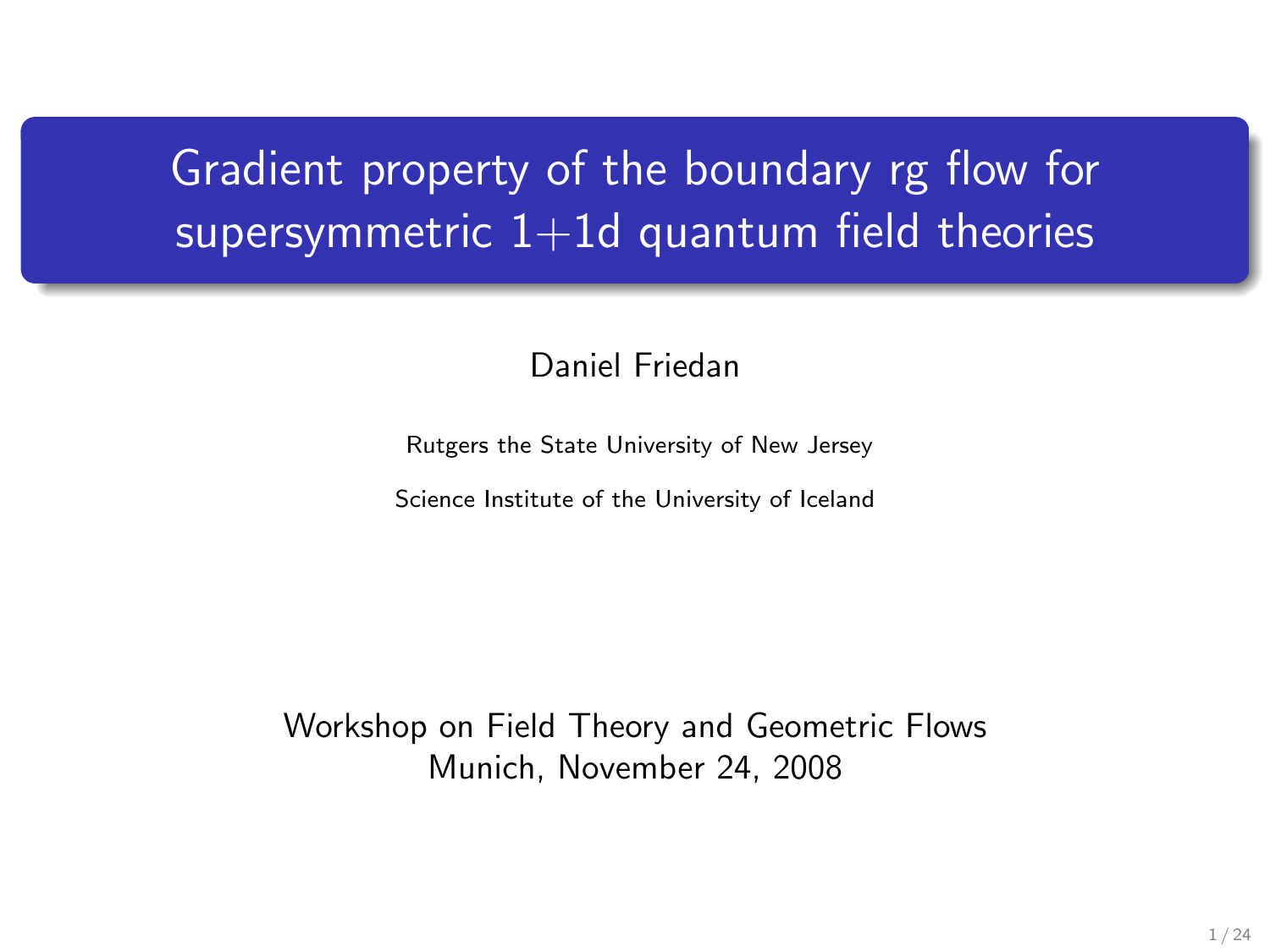## 1-d quantum systems

#### quantum mechanics

- a Hilbert space  $\mathcal H$
- a self-adjoint hamiltonian operator  $H \geq 0$  on  $\mathcal H$ (*H* generates translation in time,  $t \mapsto e^{itH}$ )



i.e., the algebra of operators (observables) is generated by operators (operator-valued distributions)  $\mathcal{O}_{\alpha}(x)$ , localized in a one dimensional space:

$$
[\mathcal{O}_{\alpha}(x), \mathcal{O}_{\alpha'}(x')] = 0 \qquad x \neq x'
$$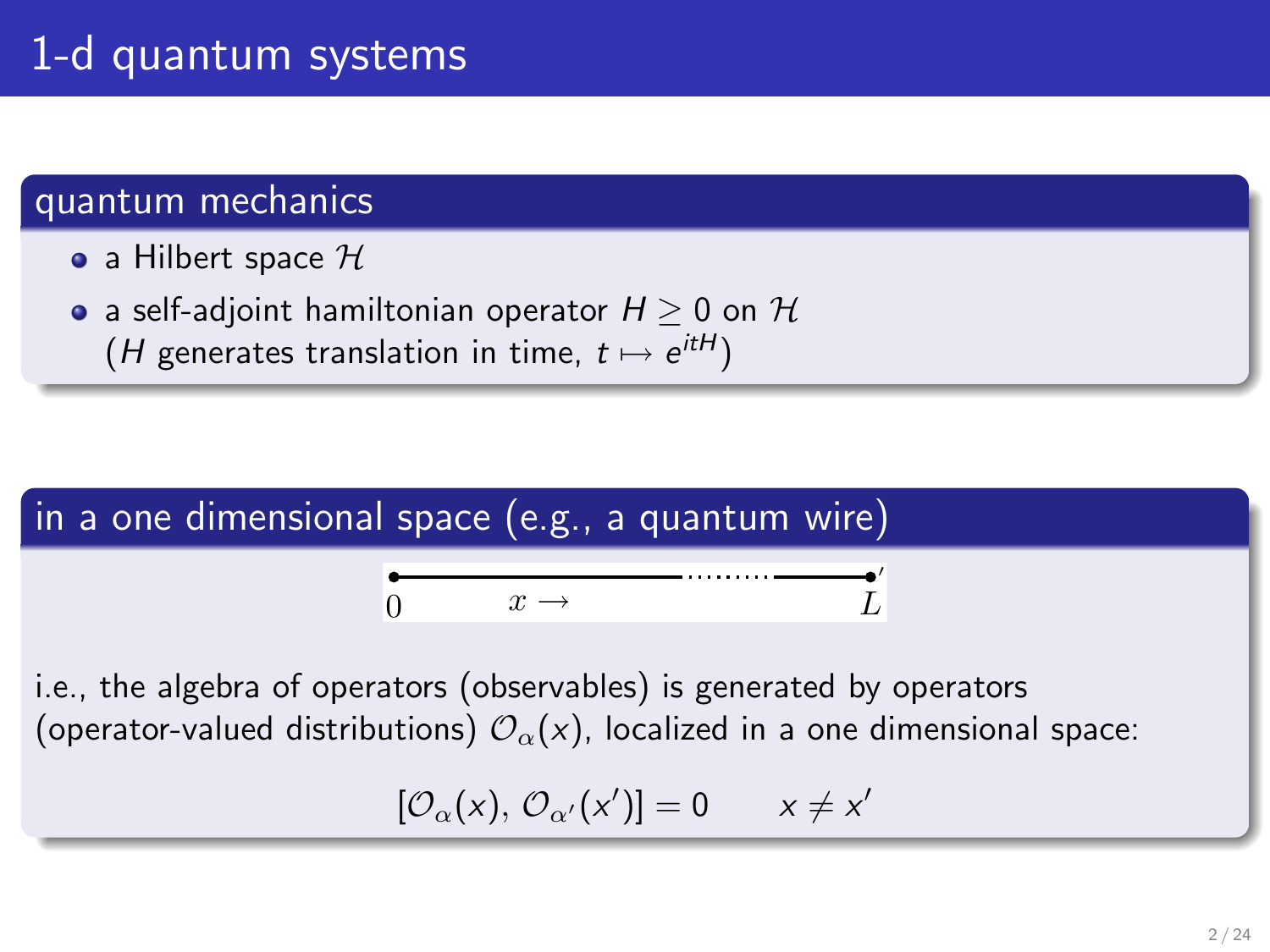#### But a physical wire is not a one-dimensional continuum:



$$
x \in \{0, 1\epsilon, 2\epsilon, 3\epsilon, \ldots, N\epsilon\} \qquad N = L/\epsilon \gg 1
$$

We are interested in systems where quantum phenomena are correlated over large distances compared to the microscopic scale  $\epsilon$ .

This happens when the system goes critical at very low temperature.

We are interested in doing things with the system at some typical distance of order L, with  $\epsilon \ll L$ .

We want to get close to the limit  $\epsilon \to 0$ .

#### Advertisement

I argued that circuits made of bulk-critical quantum wire, joined at boundaries and junctions, would be ideal for asymptotically large-scale quantum computing. The  $c = 24$  monster-symmetric wire would be especially ideal. [cond-mat/0505084,0505085]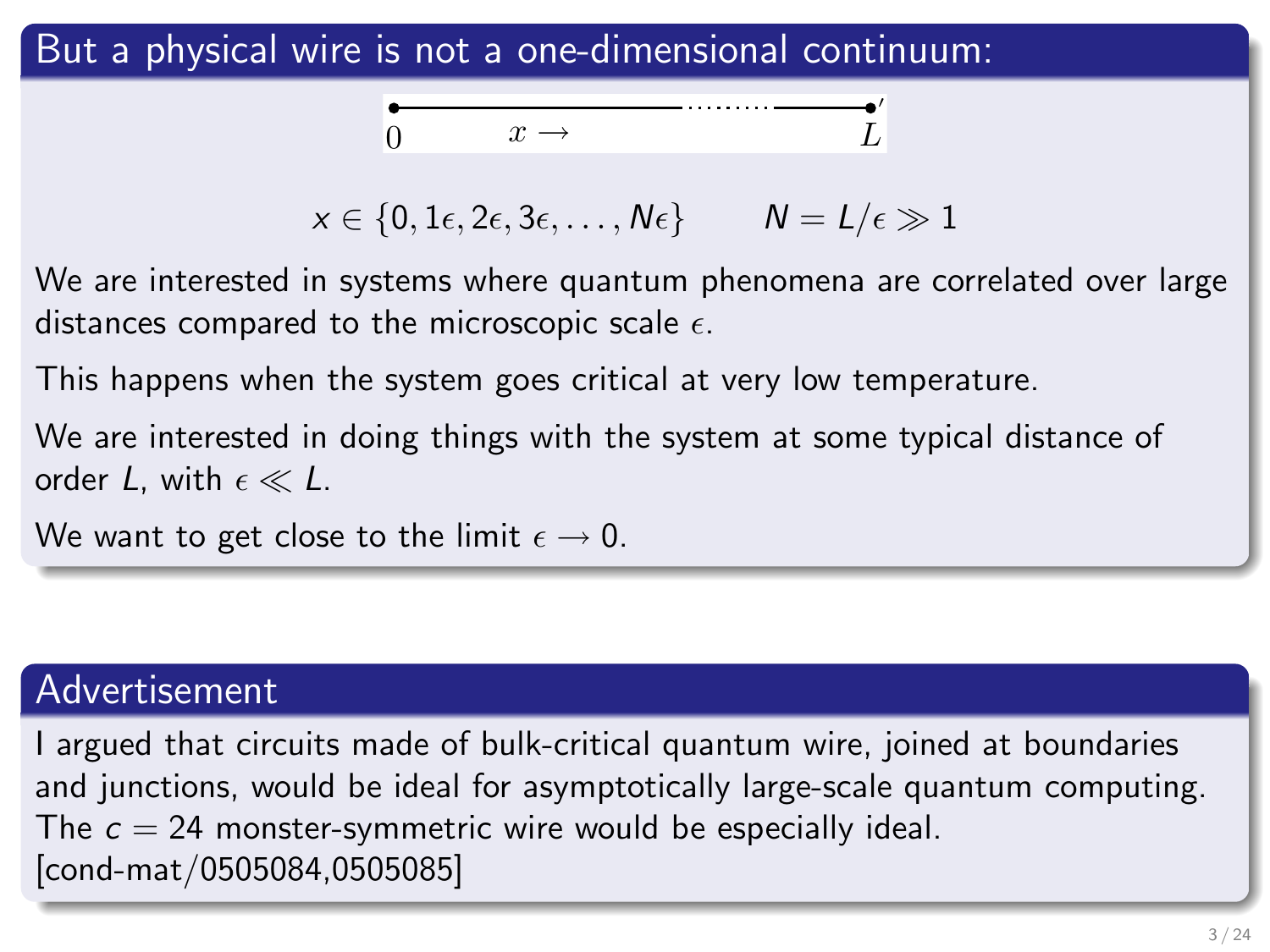Let M be a manifold. Put a copy of M at each point  $x$ .

$$
\mathcal{H} = \bigotimes_{x} L_2(M) = L_2\left(\prod_{x} M\right)
$$

The states in H are the  $L_2$  functions of the classical field  $\phi$ 

$$
\phi \in \prod_x M : x \mapsto \phi(x) \in M
$$

The hamiltonian is parametrized by the metric  $g$ 

$$
H = \sum_{x} \epsilon^{-1} \left[ \Delta_{\phi(x)} + \text{ dist}^{2} (\phi(x), \phi(x + \epsilon)) \right]
$$

generalizing the Heisenberg model, where  $(\mathcal{M},g) =$  round  $\mathcal{S}^3.$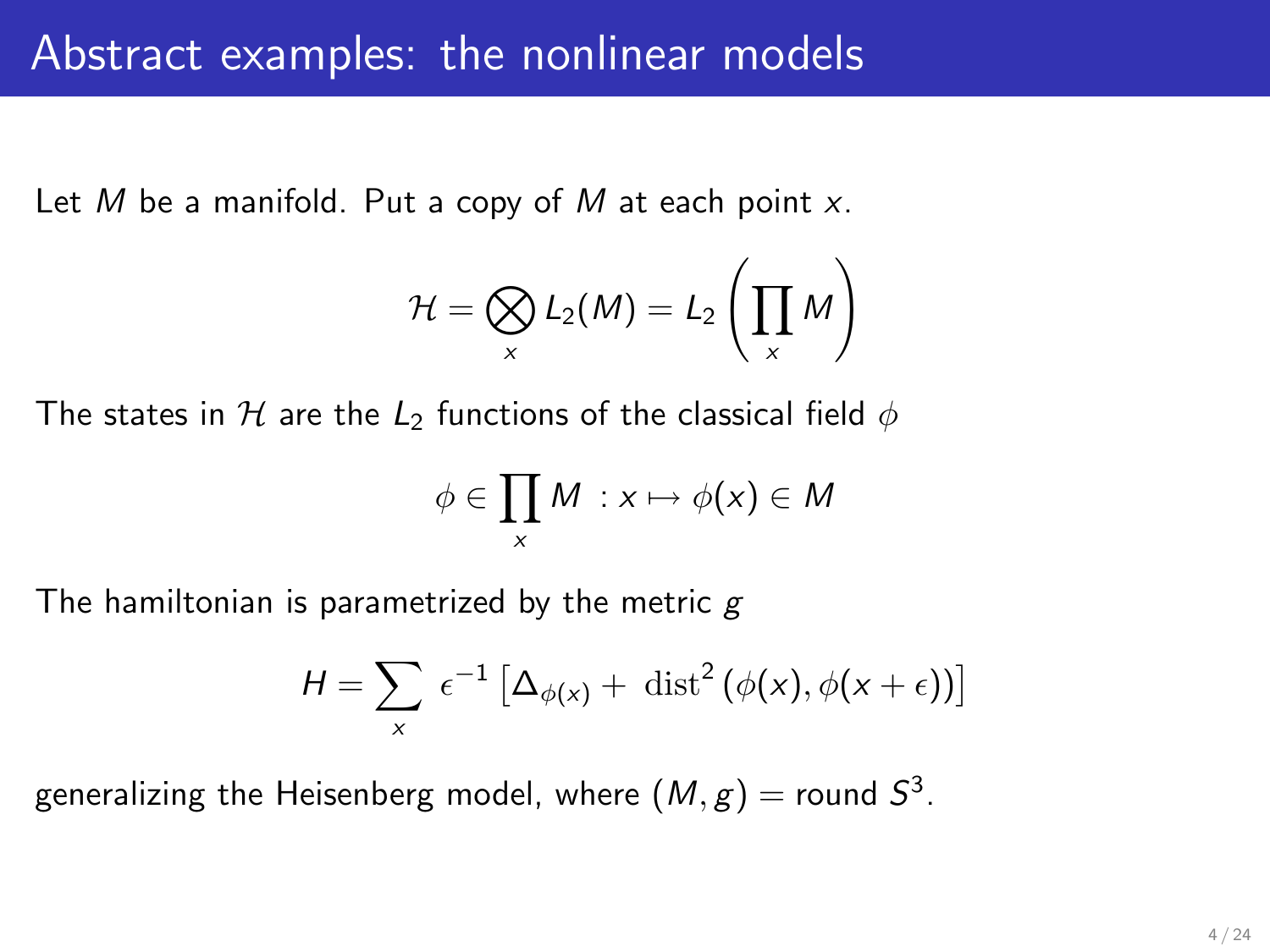Formally, in the limit  $\epsilon \rightarrow 0$ ,

$$
H = \int dx \, [g^{-1}(\pi(x), \pi(x)) + g(d\phi(x), d\phi(x))]
$$

where

$$
[\pi(x), \phi(x')] = \delta(x - x')
$$

We say that g is naively dimensionless. No inconvenient powers of  $\epsilon$  appear when we take the formal limit.

But this formal limit is valid only when M is asymptotically large, when  $g \to \infty$ .

More generally, as we send  $\epsilon \rightarrow 0$ , we have to make the metric g depend on  $\epsilon$  in a certain way

$$
\epsilon \frac{\partial}{\partial \epsilon} \mathbf{g} = \beta(\mathbf{g})
$$

so that our measurements at distances of order L are independent of  $\epsilon$  in the limit.

We can calculate  $\beta(g)$  as an expansion in powers of  $g^{-1}$ ,

$$
\beta(g) = -\mathrm{Ricci}(g) + R^2(g) + \cdots
$$

This is the renormalization group flow. The continuum limit  $\epsilon \to 0$  requires stability in the far past.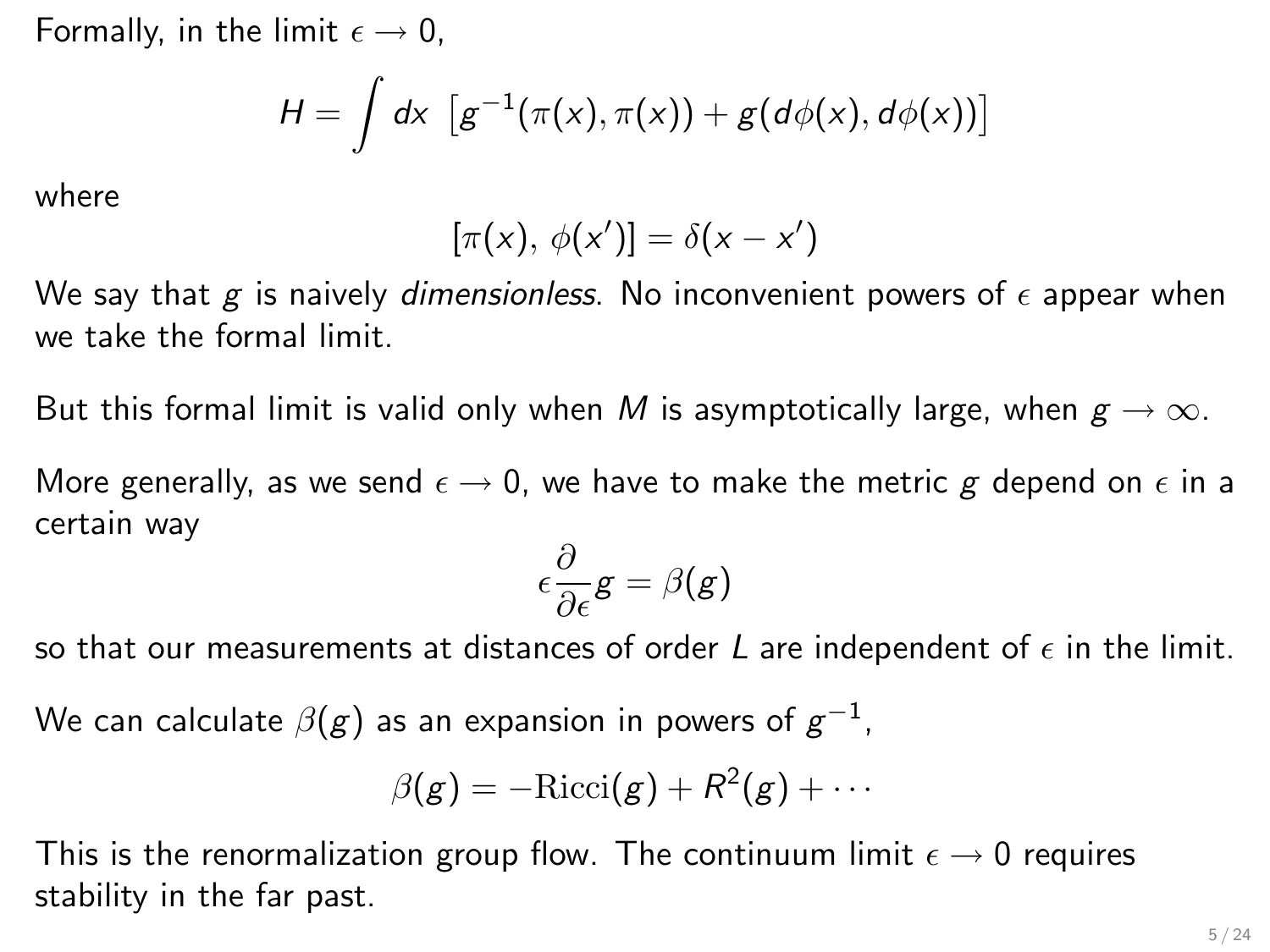## Bulk-critical systems

I will be considering systems that are exactly critical (in the bulk): fixed points of the RG,  $\beta = 0$ . The geometric analogy would be Ricci-flat.

These systems are scale-invariant, because scaling x is equivalent to scaling  $\epsilon$ , and nothing depends on  $\epsilon$ .

A fair number of general theorems can be proved about such 1-d quantum systems.

It turns out that these systems are conformally invariant, not just scale invariant. In consequence, the Virasoro algebra acts on  $H$ . The Virasoro algebra is the central extension of  $\mathrm{diff}(S^1)$ ,

$$
[L_m, L_n] = (m-n)L_{m+n} + \frac{c}{12}m(m^2-1)\delta_{m+n}
$$

In one spatial dimension, the rigid structure of quantum field theory combined with the constraint of conformal invariance seems to be one of those optimal mathematical objects which have a rich collection of realizations, that are almost classifiable.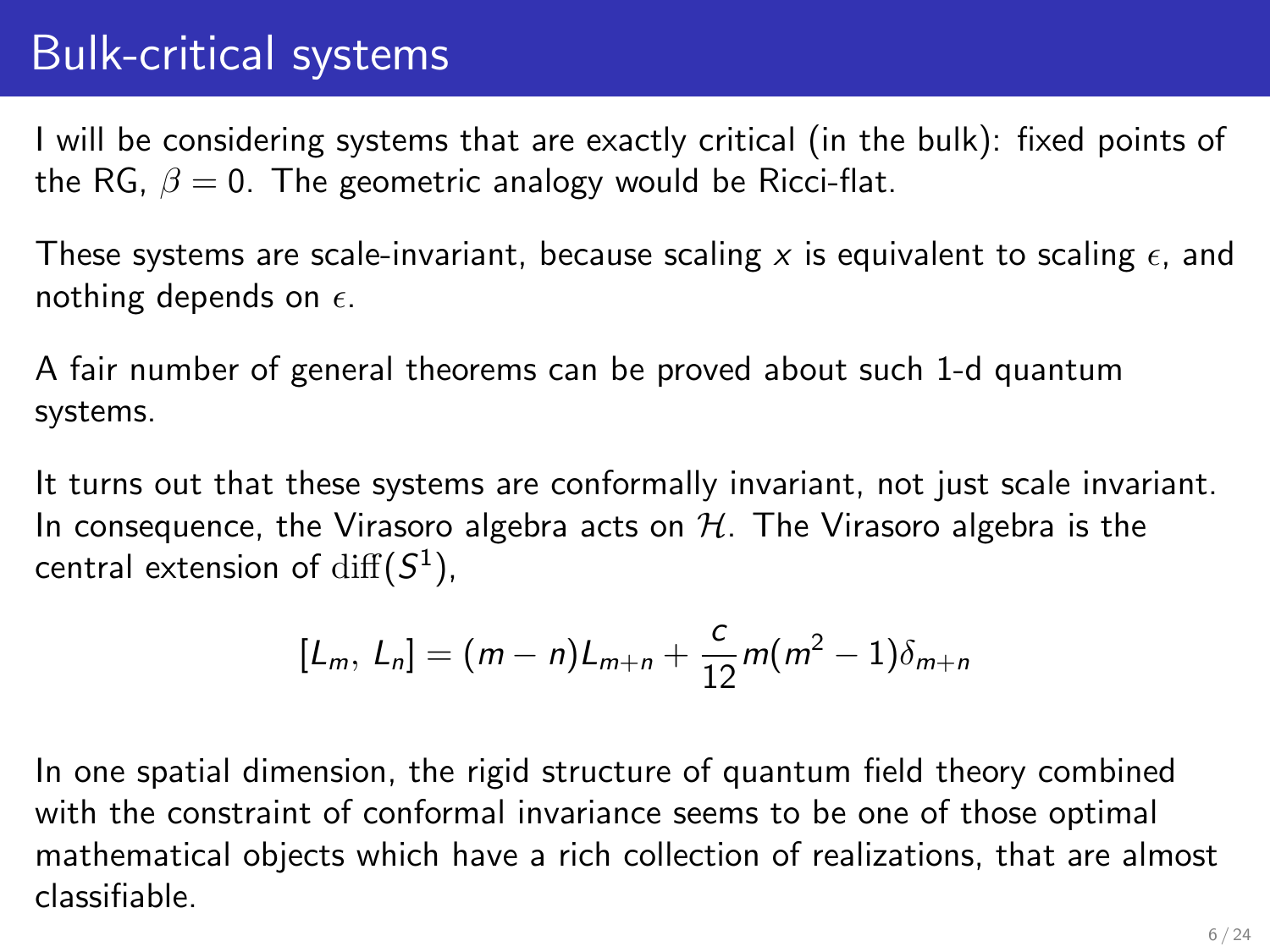## A theorem about conformally invariant 1-d systems

Unitary representation theory of the Virasoro algebra

$$
c \ge 1
$$
 or  $c \in \{1-6/m(m+1): m = 2, 3, 4, ...\}$ 

For the nonlinear models,  $c = \dim(M) \geq 1$ .

#### The thermal partition function of the 1-d system

$$
Z = \text{tr } e^{-\beta H}
$$

It can be shown that, for  $L/\beta \gg 1$ ,

$$
\ln Z = \frac{\pi c}{6} \frac{L}{\beta} + o\left(\frac{L}{\beta}\right)
$$

where  $c$  is the central charge of the Virasoro algebra (appropriately normalized).

So the unitary representation theory of the Virasoro algebra yields a theorem on the possible values of this physical measurement.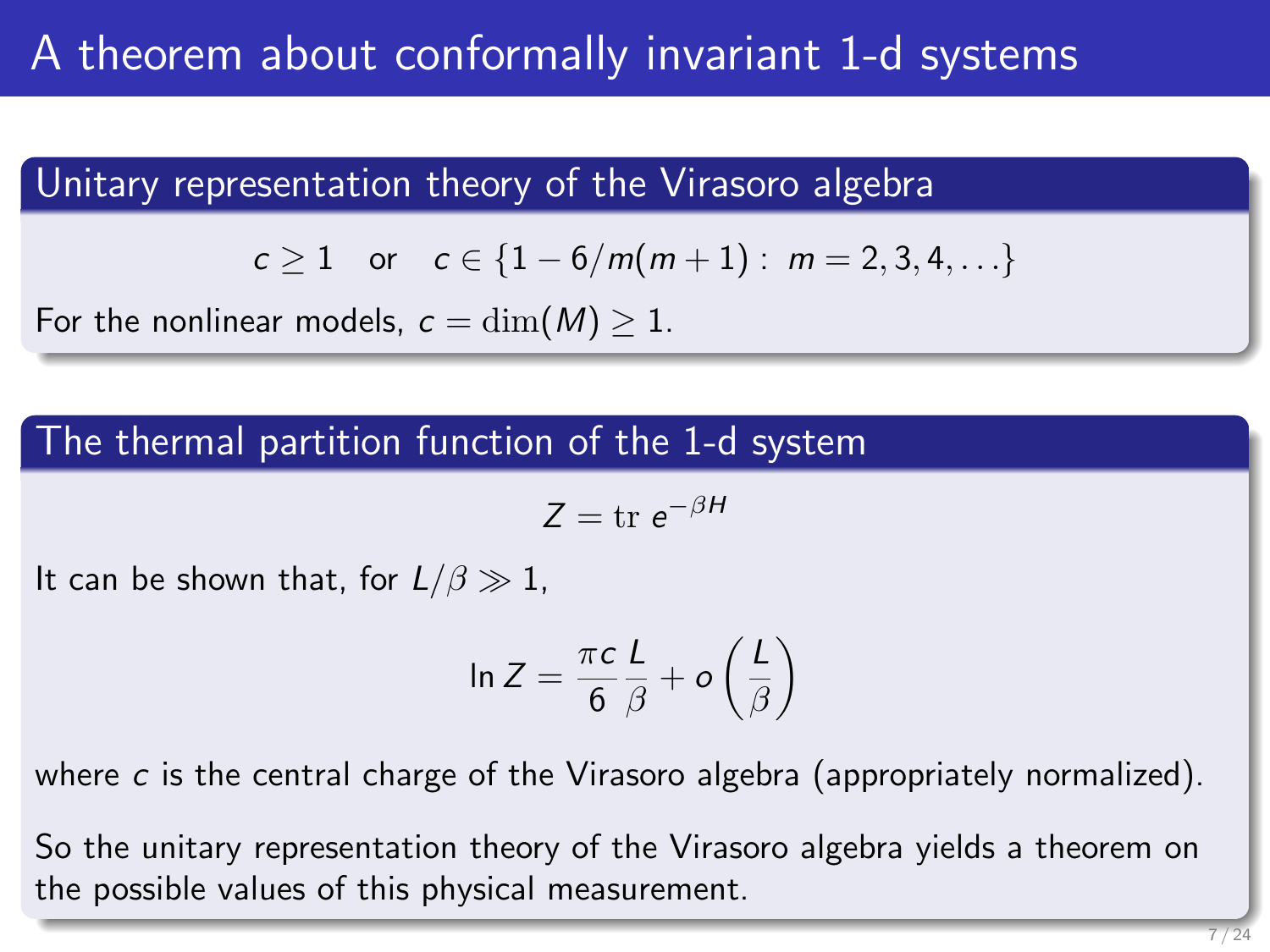#### Boundary conditions

It might seem, after we have restricted ourselves to systems with  $\beta = 0$ , that there is nothing more to be said about the RG flow on such systems.

But I left something out.

$$
\bullet \qquad \qquad x \to \qquad \qquad L'
$$

We need to impose some boundary condition at  $x = 0$ , and also at  $x = L$ .

The boundary condition is additional data parametrizing the system.

For example, in the nonlinear model, we might require  $\phi(0) \in N$ , for N a sub-manifold of  $M$ , and  $\phi(L) \in \mathcal{N}'$ , for another sub-manifold  $\mathcal{N}'$ .

For the general bulk-critical system, we consider the space of all possible boundary conditions, parametrized by coordinates  $\lambda^{\mathsf{a}}$ .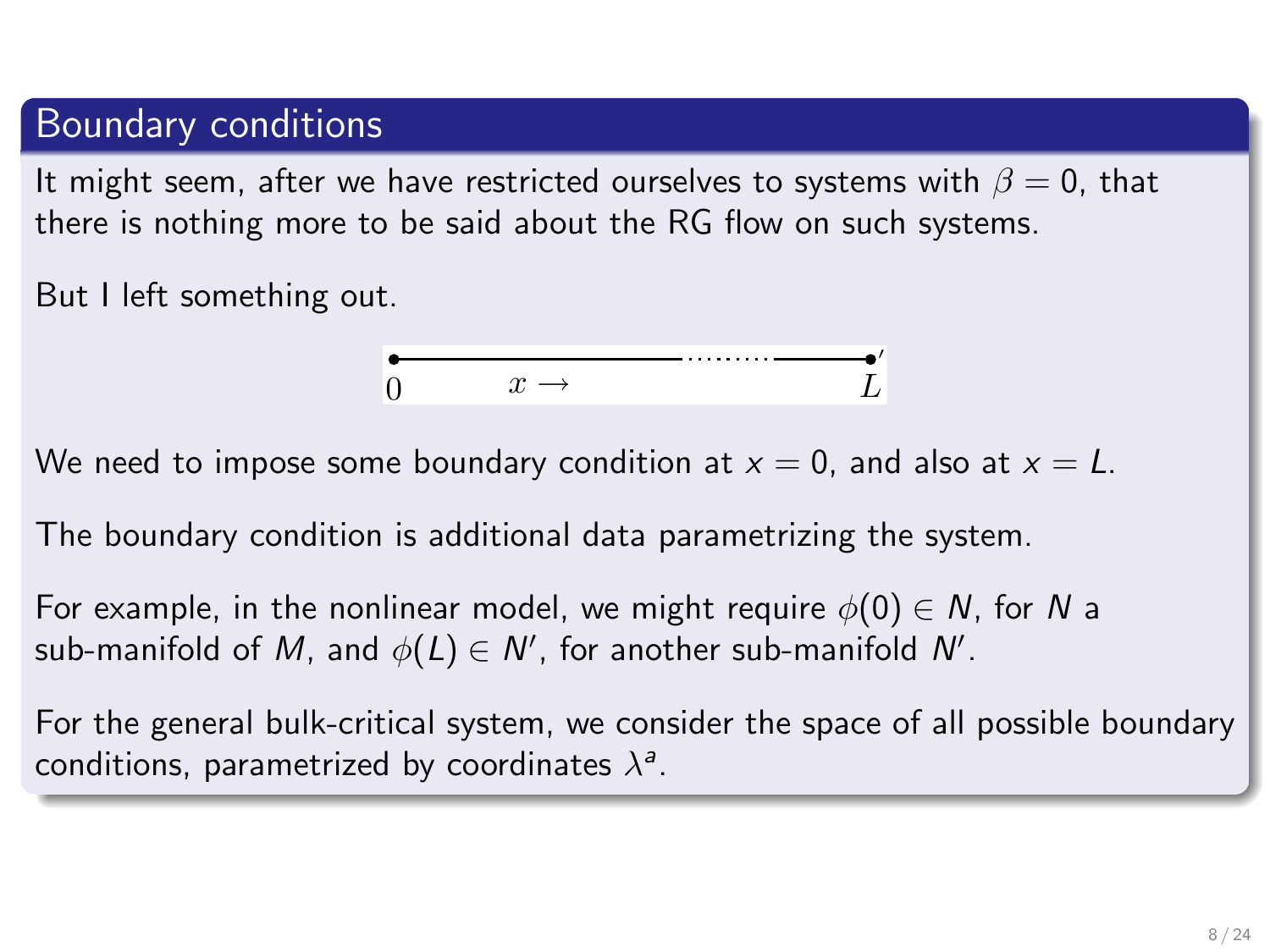#### The boundary partition function  $z(\lambda, \beta)$

$$
\ln Z = \ln z(\lambda, \beta) + \frac{\pi c}{6} \frac{L}{\beta} + \ln z(\lambda', \beta) + o(1)
$$

 $\lambda$  being the boundary condition at  $x=0$  and  $\lambda'$  the boundary condition at  $x=L.$ 

### The boundary renormalization group flow

$$
\left(\epsilon\frac{\partial}{\partial\epsilon}+\beta^{\mathsf{a}}(\lambda)\frac{\partial}{\partial\lambda^{\mathsf{a}}}\right)\ln z=0
$$

#### Entropy and boundary entropy

$$
S = \left(1 - \beta \frac{\partial}{\partial \beta}\right) \ln Z = s + \frac{\pi c}{3} \frac{L}{\beta} + s'
$$

### Gradient formula for the boundary entropy [DF & A. Konechny, 2004]

$$
\frac{\partial s}{\partial \lambda^a} = -g_{ab}\beta^b(\lambda)
$$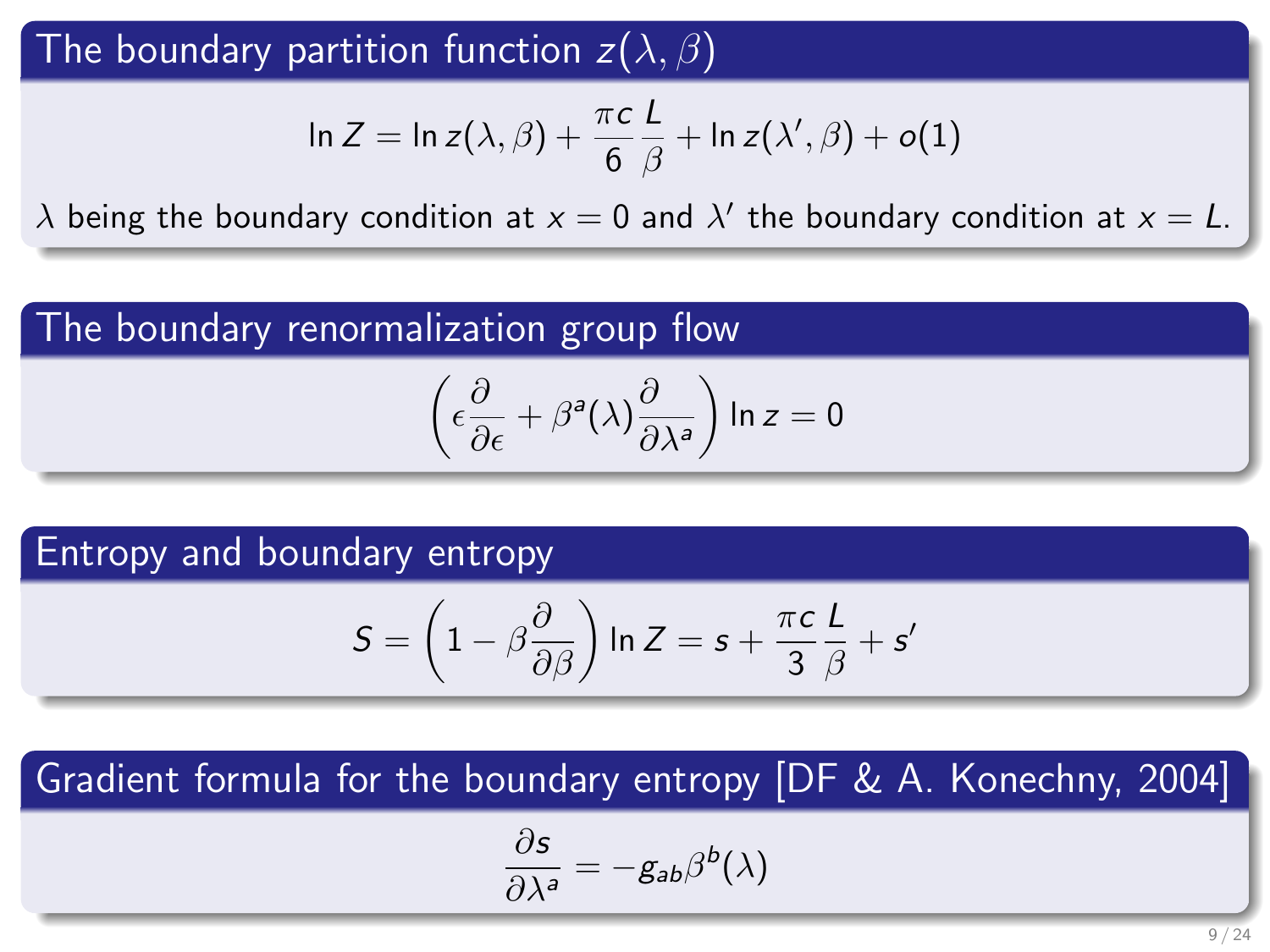The gradient formula implies that s decreases along the RG flow

$$
-\epsilon \frac{\partial s}{\partial \epsilon} = \beta^a \frac{\partial s}{\partial \lambda^a} = -\beta^a g_{ab}(\lambda) \beta^b \leq 0
$$

with equality iff  $\beta = 0$ .

The gradient formula implies 2nd law of boundary thermodynamics

$$
\beta \frac{\partial s}{\partial \beta} = -\epsilon \frac{\partial s}{\partial \epsilon} = -\beta^a g_{ab}(\lambda)\beta^b \le 0
$$

The boundary behaves thermodynamically like an isolated system.

#### No general gradient formula is known for the bulk

The c-theorem says that c extends to the non-scale-invariant bulk systems so that

$$
\beta^i \frac{\partial c}{\partial \lambda^i} = -\beta^i g_{ij}^{bulk} \beta^j \leq 0
$$

but this has not been derived from a general bulk gradient formula.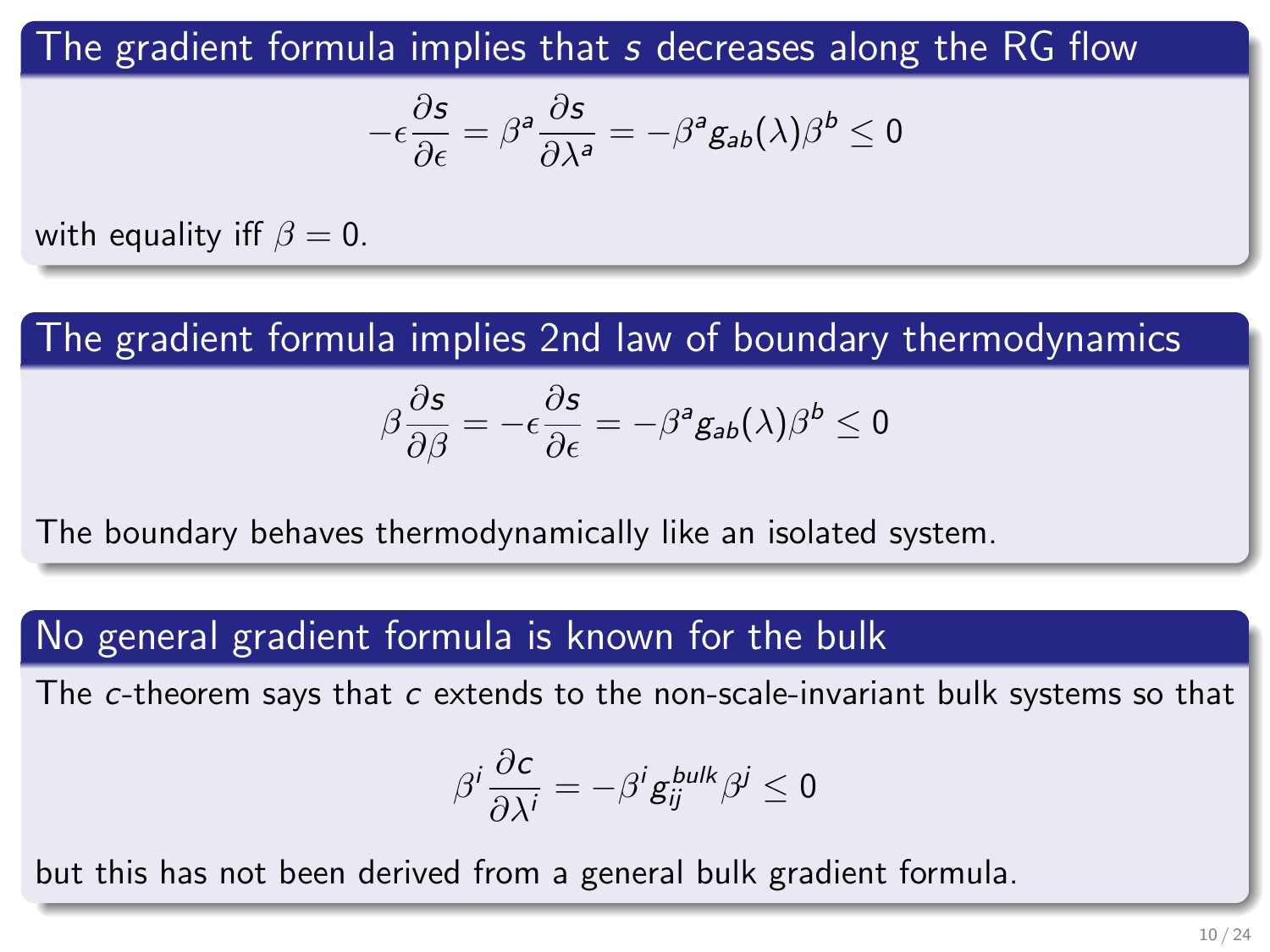# a conserved fermionic super-charge

$$
H=\hat{Q}^2
$$

# A 2nd gradient formula for susy boundaries [DF & A. Konechny, 2008] ∂ ln z  $rac{\partial \ln 2}{\partial \lambda^a} = -g_{ab}^S(\lambda)\beta^b(\lambda)$ The  $\lambda^a$  now restricted to the susy coupling constants.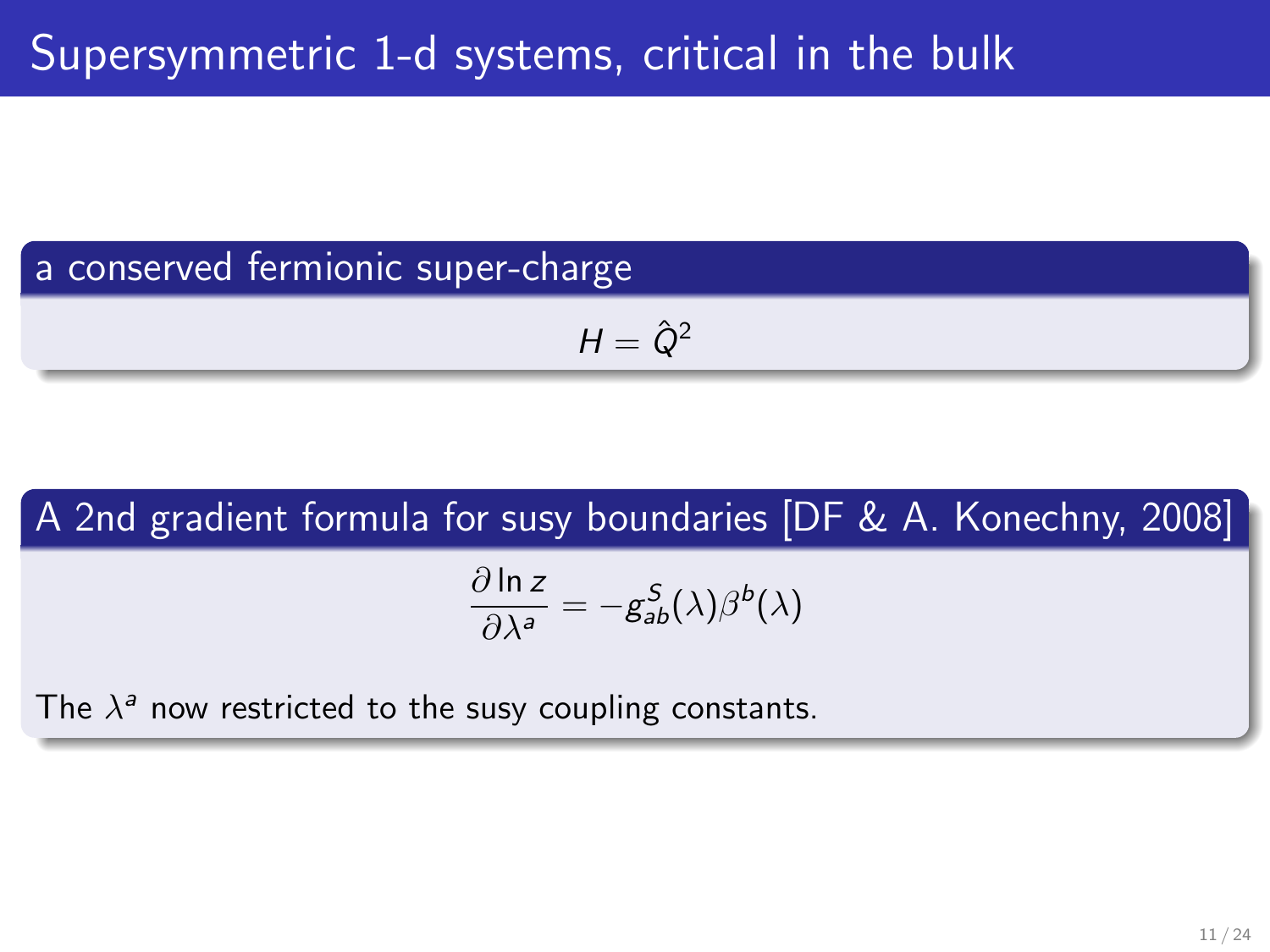### implying

$$
-\epsilon \frac{\partial \ln z}{\partial \epsilon} = \beta \frac{\partial \ln z}{\partial \beta} = \beta^a \frac{\partial \ln z}{\partial \lambda^a} = -\beta^a g^S_{ab} \beta^b \leq 0
$$

so ln z decreases under the RG flow. and the boundary energy  $-\partial \ln z / \partial \beta$  is nonnegative.

The boundary behaves thermodynamically like an isolated supersymmetric system:

$$
-\frac{\partial \ln Z}{\partial \beta} = Z^{-1} \operatorname{tr} \left( e^{-\beta H} H \right) = Z^{-1} \operatorname{tr} \left( e^{-\beta H} \hat{Q}^2 \right) \ge 0
$$

#### Action principal for open string theory

 $\beta^{\mathsf{a}}=0$  is the classical string equation of motion, so the gradient formula gives an action principle: the equation of motion is the stationarity condition on an action function. The super gradient formula was originally conjectured in string theory in the form

$$
\frac{\partial z}{\partial \lambda^a} = -\mathcal{G}^S_{ab} \beta^b \qquad \mathcal{G}^S_{ab} = z \mathcal{g}^S_{ab}
$$

 $z$  is the string action, not the physical  $ln z$ . The bosonic boundary gradient formula had been indirectly conjectured in string theory: the equivalence to the physical formula was not as obvious. 12 / 24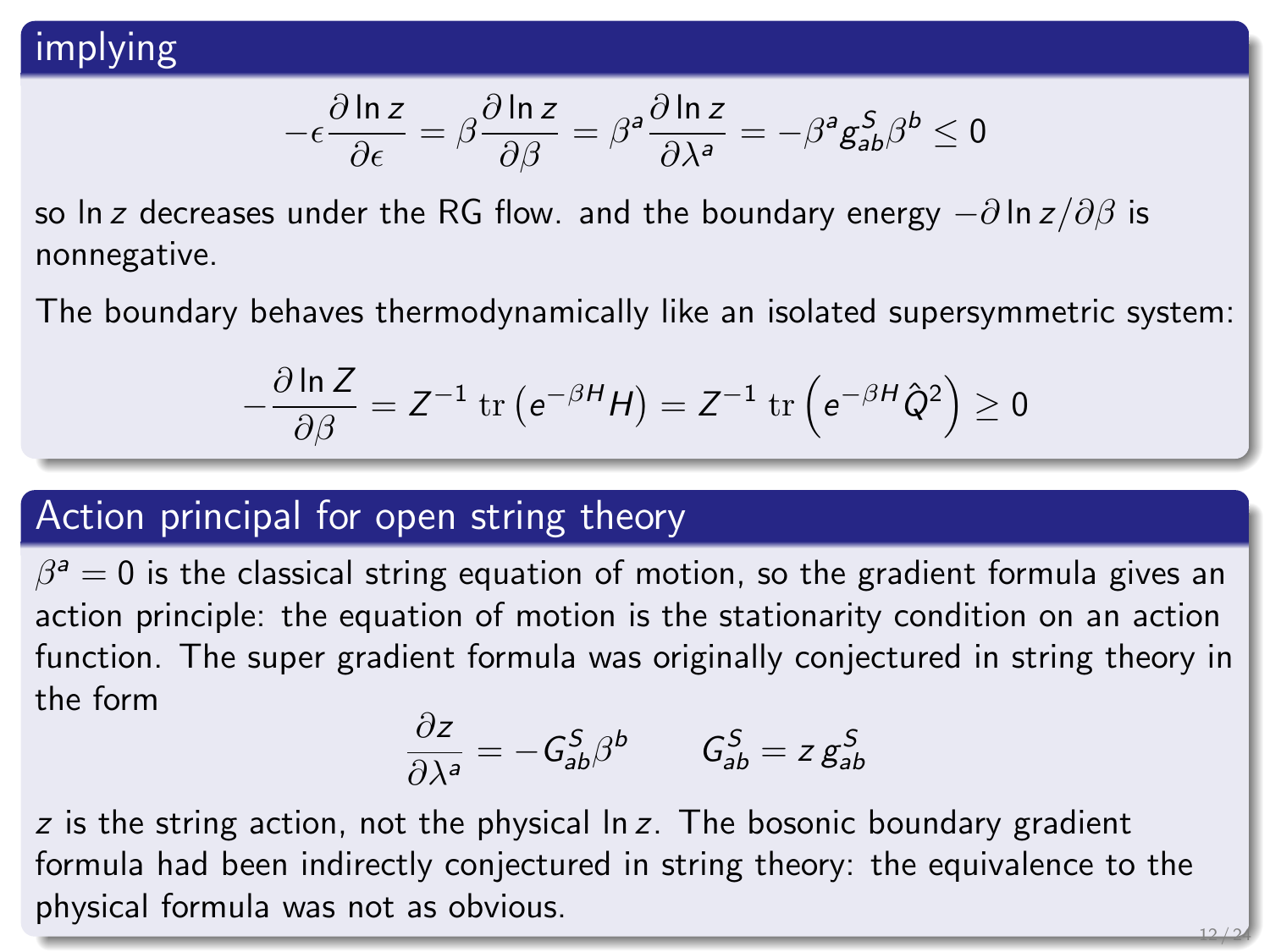In the remainder of the talk, I will sketch a direct proof that

$$
\beta \frac{\partial \ln z}{\partial \beta} \leq 0
$$

i.e., that the susy boundary energy is non-negative, that  $ln z$  decreases under the RG flow.

The steps are exactly the same as used in the proof of the gradient formula. At the end I will flash a few slides of the proof of the gradient formula, then pose some questions, then, if time permits, explain a crucial technical lemma.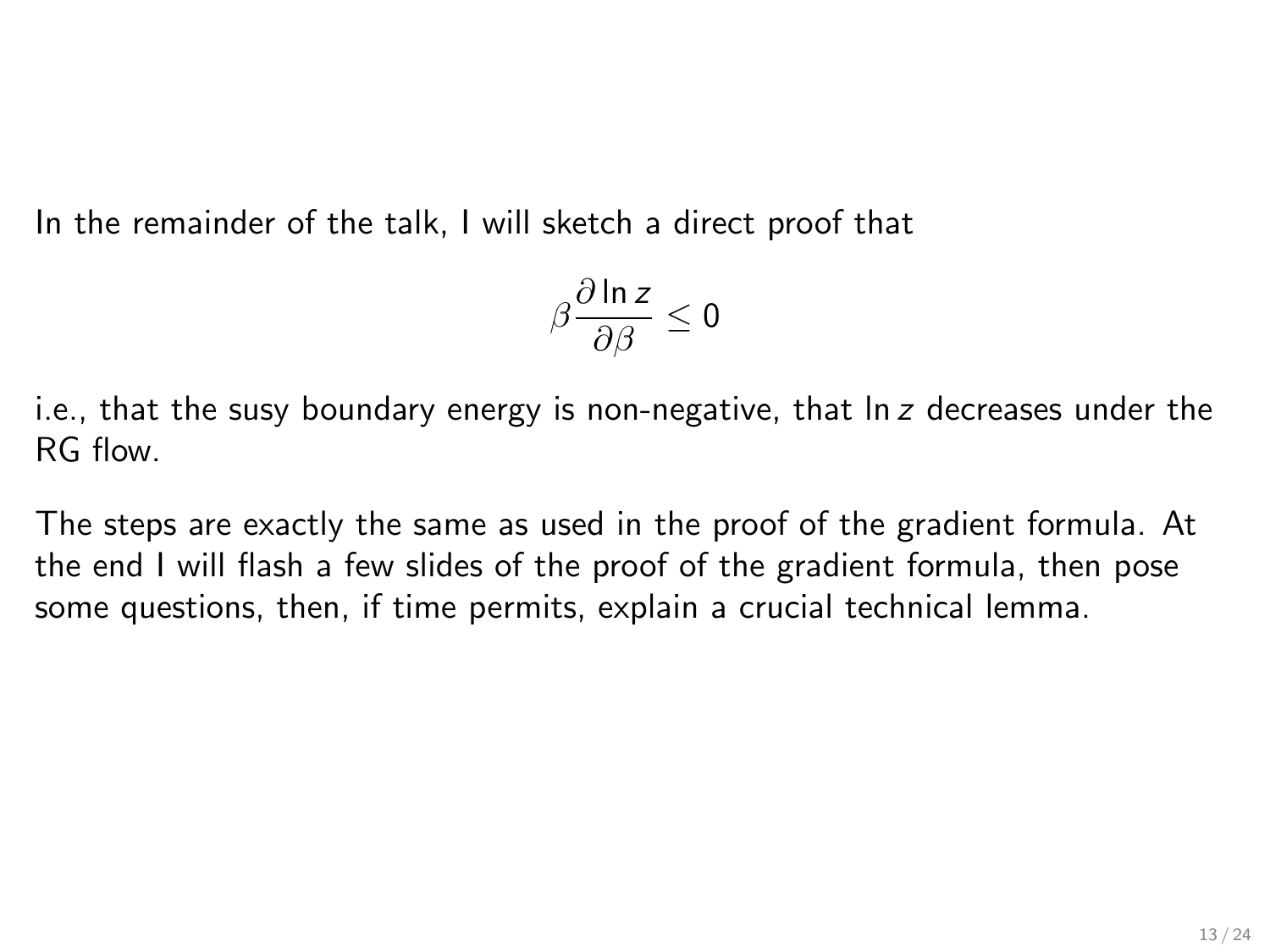## Assumption: a locally conserved supercharge density

#### energy density and super-charge density

$$
H=\int_0^L dx\ \mathcal{H}(t,x)
$$

$$
\hat{Q} = \int_0^L dx \; \hat{\rho}(t,x)
$$

$$
[\hat{Q}, \hat{\rho}(t,x)]_+ = 2\mathcal{H}(t,x)
$$

### local conservation of super-charge

$$
\partial_t \hat{\rho}(t,x) + \partial_x \hat{\jmath}(t,x) = 0
$$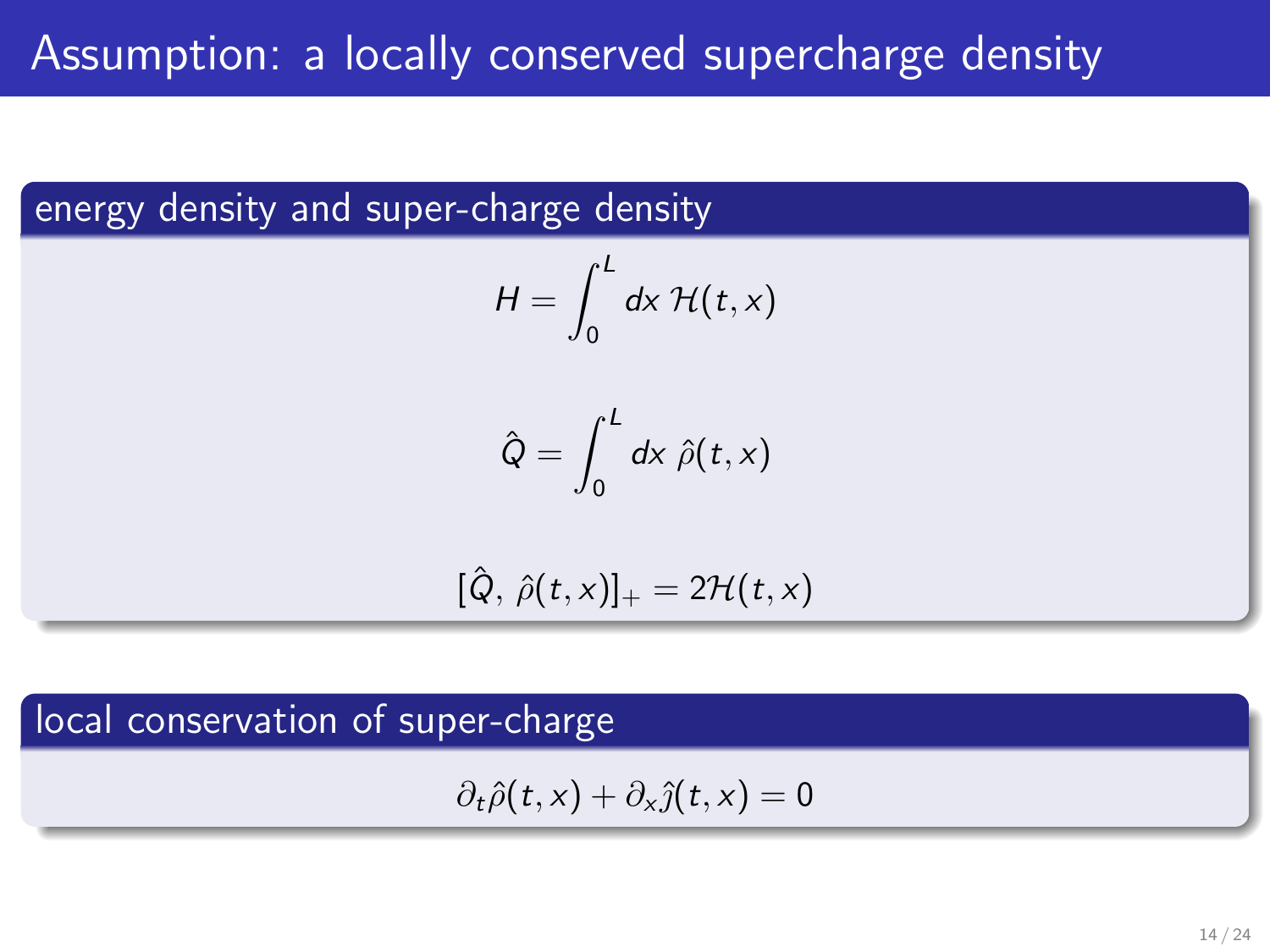## Boundary charge operators

### boundary hamiltonian

$$
h(t) = \lim_{\epsilon \to 0} \int_0^{\epsilon} dx \mathcal{H}(t,x)
$$

#### boundary super-charge

$$
\hat{q}(t) = \lim_{\epsilon \to 0} \int_0^{\epsilon} dx \hat{\rho}(t, x)
$$

#### super-partners

$$
[\hat{Q}, \hat{q}(t)]_+ = 2h(t)
$$

### thermodynamic boundary energy

$$
-\frac{\partial \ln z}{\partial \beta}=\left\langle h\right\rangle
$$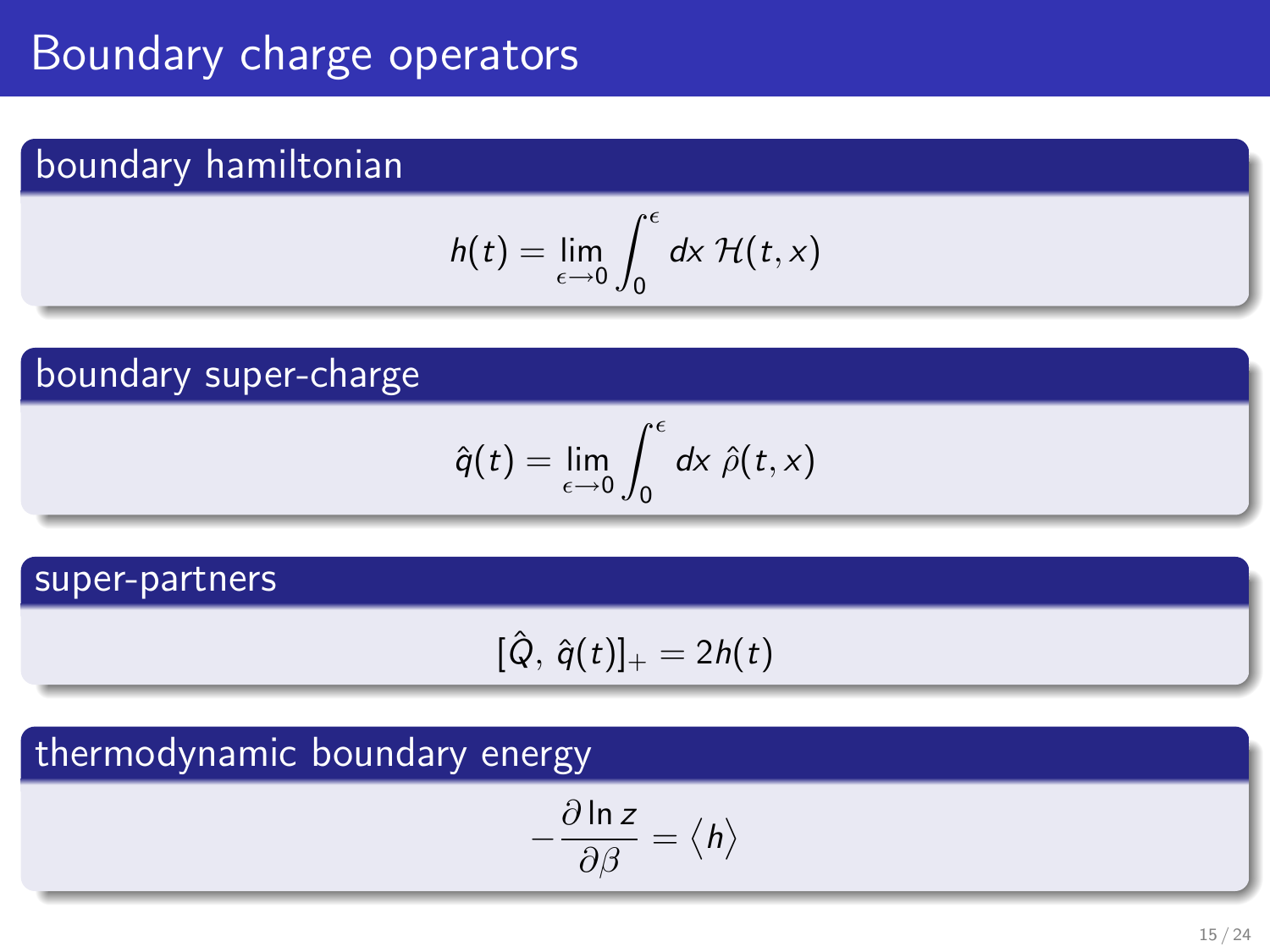Separate  $\hat{Q}$  into boundary and bulk parts at  $x = \epsilon$ 

$$
\hat{q}_{\epsilon}(t) = \int_0^{\epsilon} dx \; \hat{\rho}(t,x) \qquad \hat{Q}_{bulk}(t) = \int_{\epsilon}^{L} dx \; \hat{\rho}(t,x)
$$

$$
\hat{Q} = \hat{q}_{\epsilon}(t) + \hat{Q}_{bulk}(t)
$$

### locality implies

 $[\, \hat{Q}_{bulk}(0), \, \hat{q}(0) ]_{+} = 0$ 

so

$$
\langle 2h \rangle = \langle [Q, \,\hat{q}(0)]_+ \rangle = \langle [\hat{q}_\epsilon(0), \,\hat{q}(0)]_+ \rangle
$$

but this equation is useless at  $\epsilon = 0$ , where it would trivially give the positivity result.

The problem is that  $\big\langle [\hat{q}(0),\,\hat{q}(0)]_+\big\rangle$  is divergent.

The boundary cannot be separated from the bulk, in general.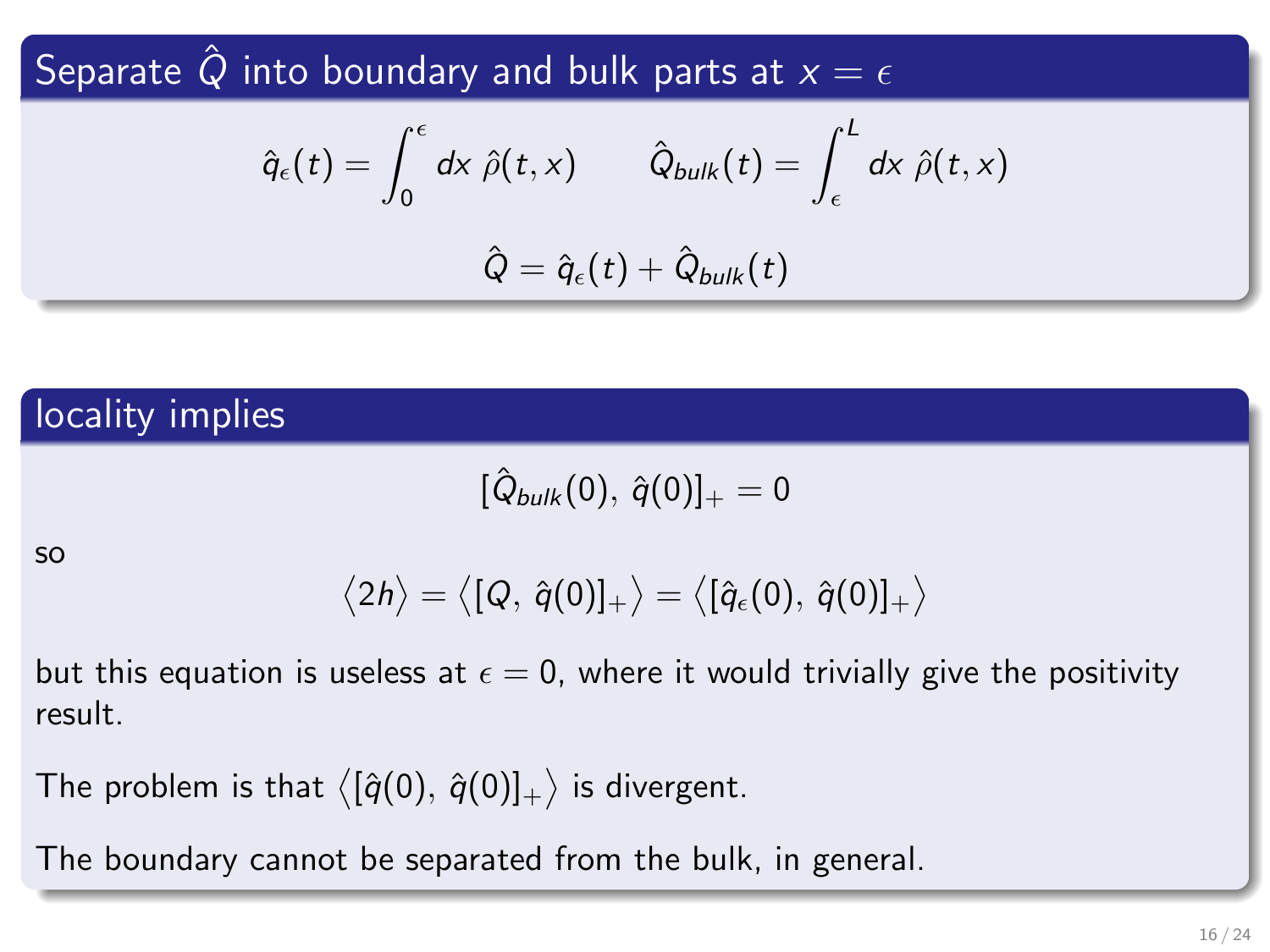## Use time dependence

#### Fourier transform and define response functions

$$
\begin{aligned} g_\epsilon(\omega) &= \int_{-\infty}^\infty dt \; e^{i\omega t} \left\langle [\hat{q}_\epsilon(t), \, \hat{q}(0)]_+ \right\rangle \\ G_\epsilon^\pm(\omega) &= \pm \int_0^{\pm \infty} dt \; e^{i\omega t} \left\langle [\hat{Q}_{bulk}(t), \, \hat{q}(0)]_+ \right\rangle \end{aligned}
$$

so

$$
2\pi\delta(\omega)\big<2h\big>=g_\epsilon(\omega)+G_\epsilon^+(\omega)+G_\epsilon^-(\omega)
$$

### bulk super-conformal invariance implies

$$
G_{\epsilon}^+(i\pi/\beta)=0=G_{\epsilon}^-(-i\pi/\beta)
$$

so

$$
\int \frac{d\omega}{2\pi} \frac{\pi^2/\beta^2}{\omega^2 + \pi^2/\beta^2} G_{\epsilon}^{\pm}(\omega) = 0
$$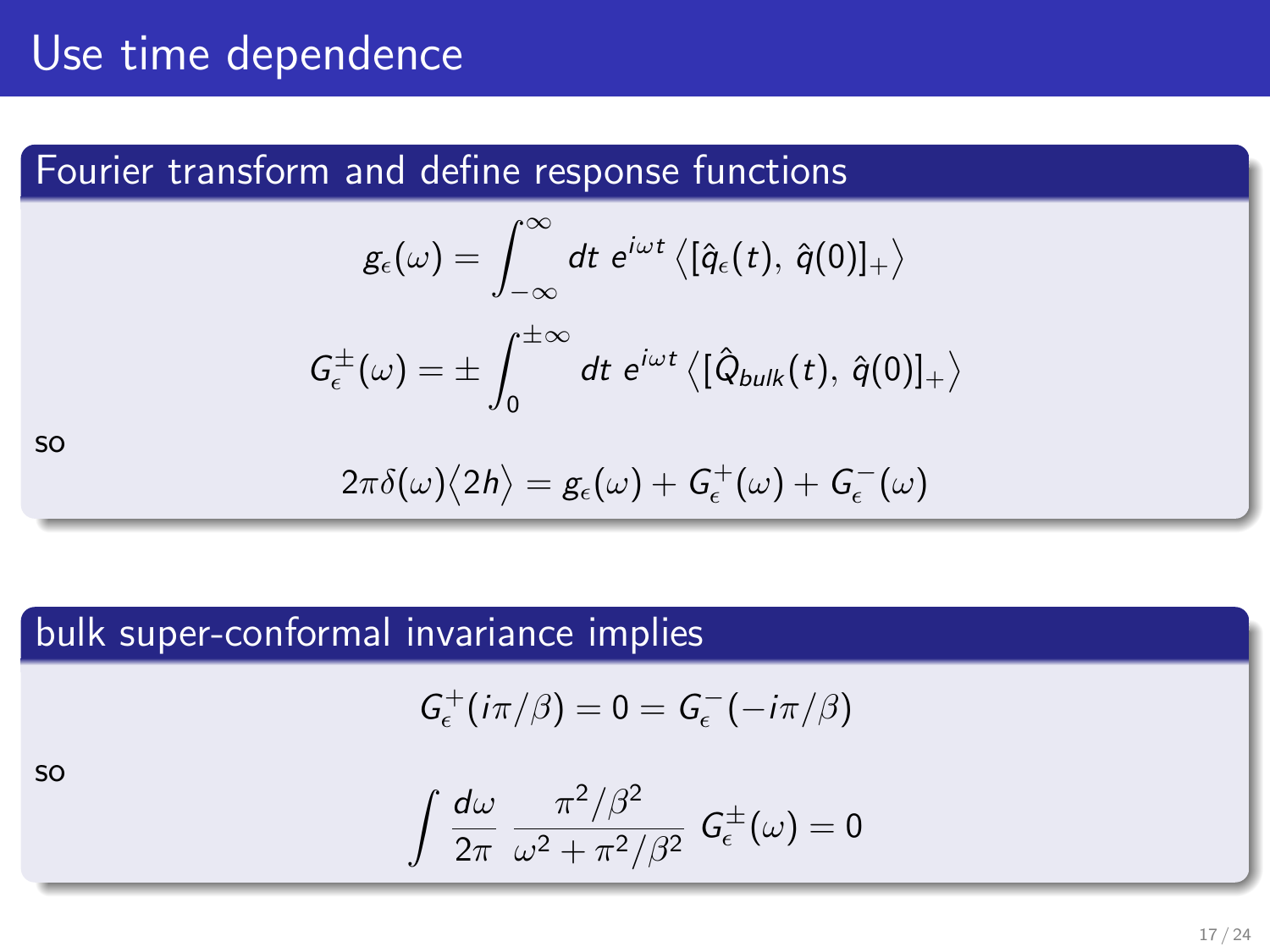so

$$
\langle 2h \rangle = \int \frac{d\omega}{2\pi} \frac{\pi^2/\beta^2}{\omega^2 + \pi^2/\beta^2} g_{\epsilon}(\omega)
$$

Now take  $\epsilon \to 0$ :

$$
g(\omega)=\int_{-\infty}^{\infty}dt\,\,e^{i\omega t}\left\langle [\hat{q}(t),\,\hat{q}(0)]_+\right\rangle
$$

$$
\beta \frac{\partial \ln z}{\partial \beta} = -\beta \langle h \rangle = -\frac{\beta}{2} \int \frac{d\omega}{2\pi} \frac{\pi^2/\beta^2}{\omega^2 + \pi^2/\beta^2} g(\omega)
$$

which is uv-finite as long as  $\dim[g(\omega)] < 1$ , i.e.,  $\dim[\hat{q}] < 1$ .

We have  $g(\omega) \ge 0$  and  $g(\omega) = 0$  iff  $\hat{q} = 0$ , so

$$
\beta\frac{\partial\ln z}{\partial\beta}\leq 0
$$

with equality iff the boundary is critical (superconformal).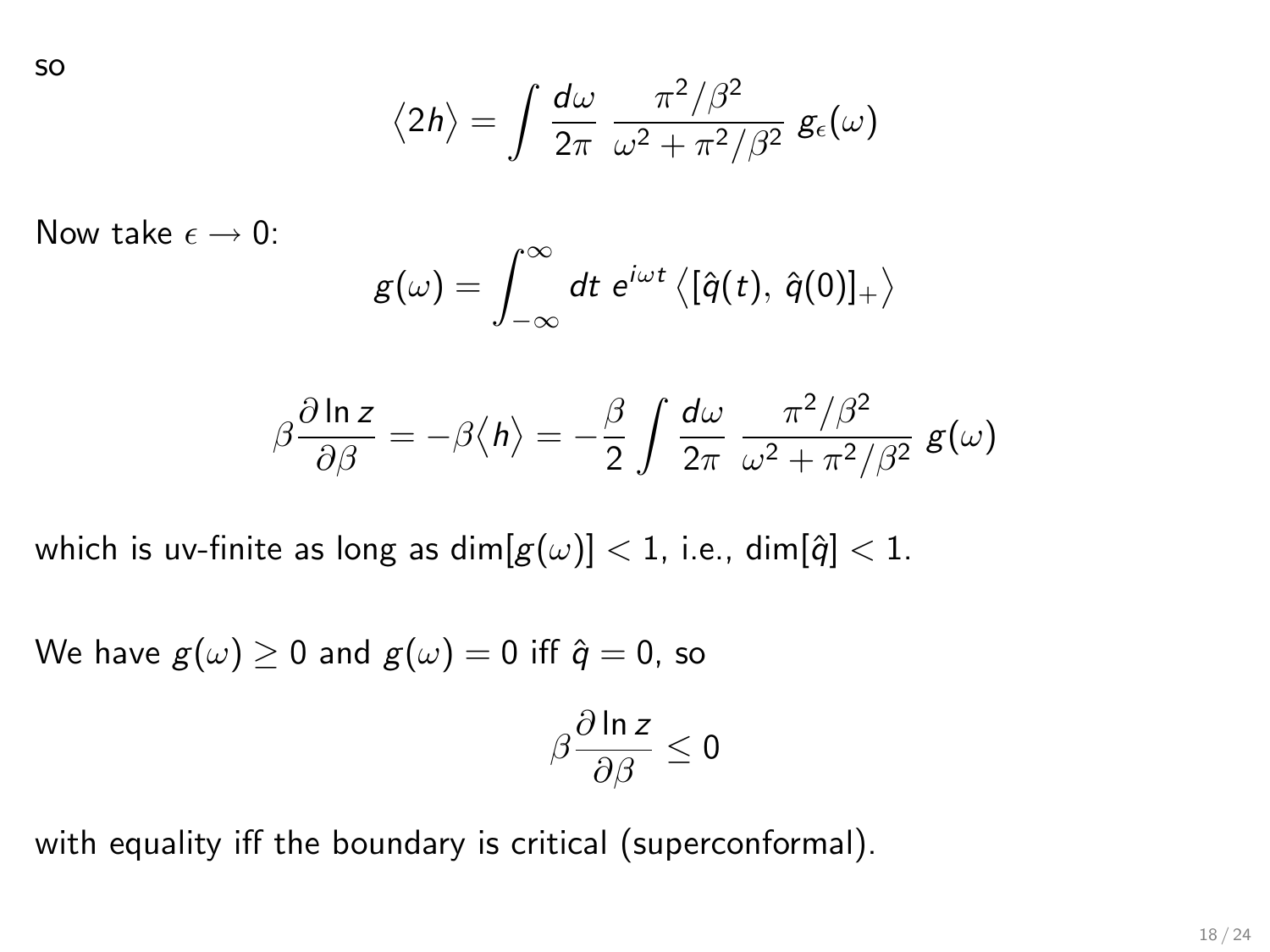## The gradient formula

### boundary operators

$$
[\hat{Q}, \hat{\phi}_a(t)]_+ = \phi_a(t)
$$

$$
\frac{\partial \ln z}{\partial \lambda^a} = \beta \langle \phi_a \rangle
$$

### boundary beta-functions

$$
\hat{q} = -2\beta^a \hat{\phi}_a
$$

$$
h=\frac{1}{2}[\hat{Q},\,\hat{q}]_+=-\beta^a\phi_a
$$

$$
\Lambda \frac{\partial \ln z}{\partial \Lambda} = \beta \frac{\partial \ln z}{\partial \beta} = -\beta \langle h \rangle = \beta \langle \beta^a \phi_a \rangle = \beta^a \frac{\partial \ln z}{\partial \lambda^a}
$$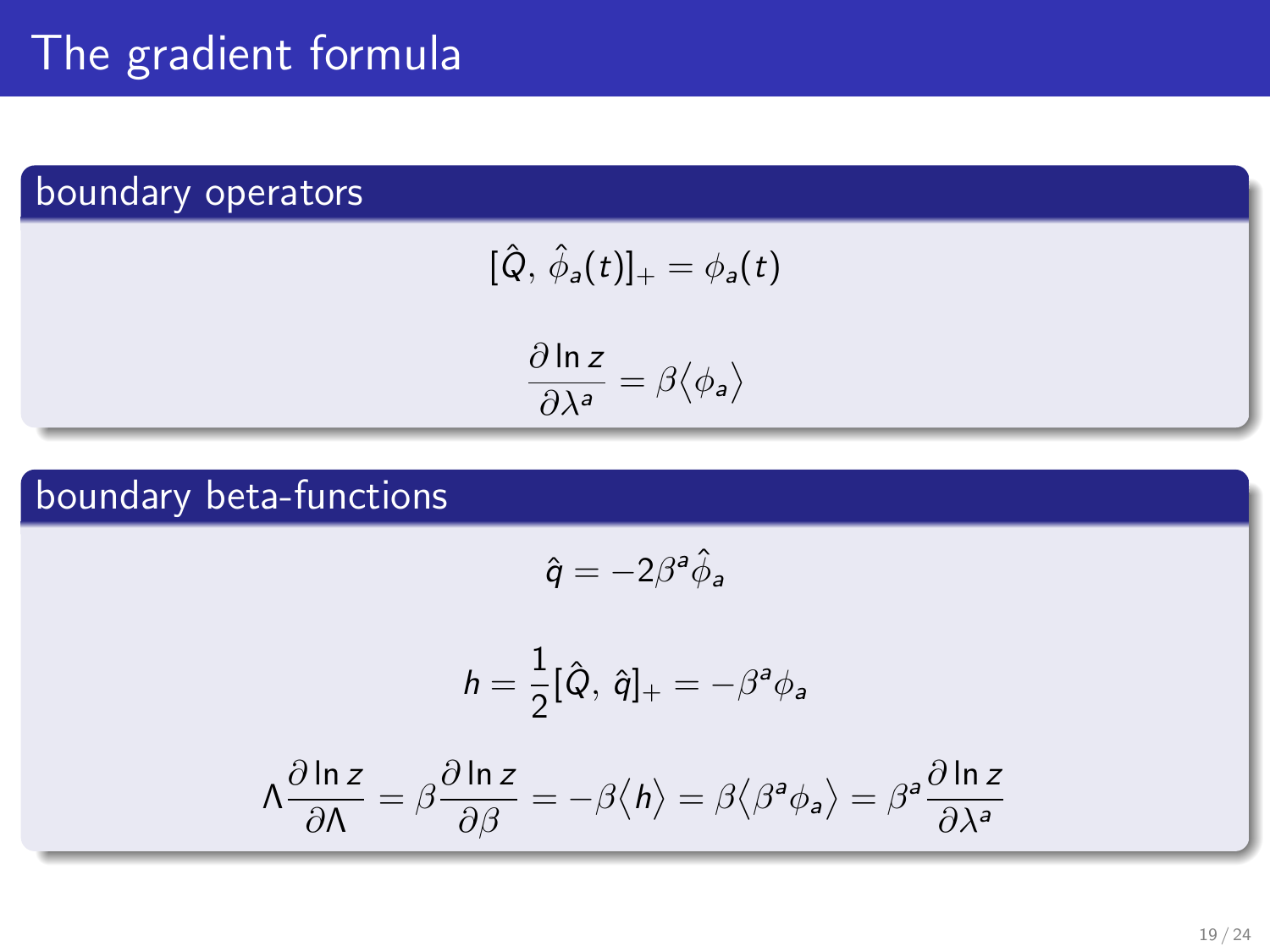$$
\langle \phi_a \rangle = \langle [\hat{Q}, \hat{\phi}_a(0)]_+ \rangle = \langle [\hat{q}_\epsilon(t) + \hat{Q}_{bulk}(t), \hat{\phi}_a(0)]_+ \rangle
$$

$$
g_a(\omega) = \int_{-\infty}^{\infty} dt \ e^{i\omega t} \langle [\hat{q}(t), \hat{\phi}_a(0)]_+ \rangle
$$
  
= 
$$
\int_{-\infty}^{\infty} dt \ e^{i\omega t} \langle [-2\beta^b \hat{\phi}_b(t), \hat{\phi}_a(0)]_+ \rangle
$$
  
= 
$$
-2\beta^b g_{ab}(\omega)
$$

$$
\langle \phi_a \rangle = \int \frac{d\omega}{2\pi} \frac{\pi^2/\beta^2}{\omega^2 + \pi^2/\beta^2} g_a(\omega)
$$

$$
= -2\beta^b \int \frac{d\omega}{2\pi} \frac{\pi^2/\beta^2}{\omega^2 + \pi^2/\beta^2} g_{ab}(\omega)
$$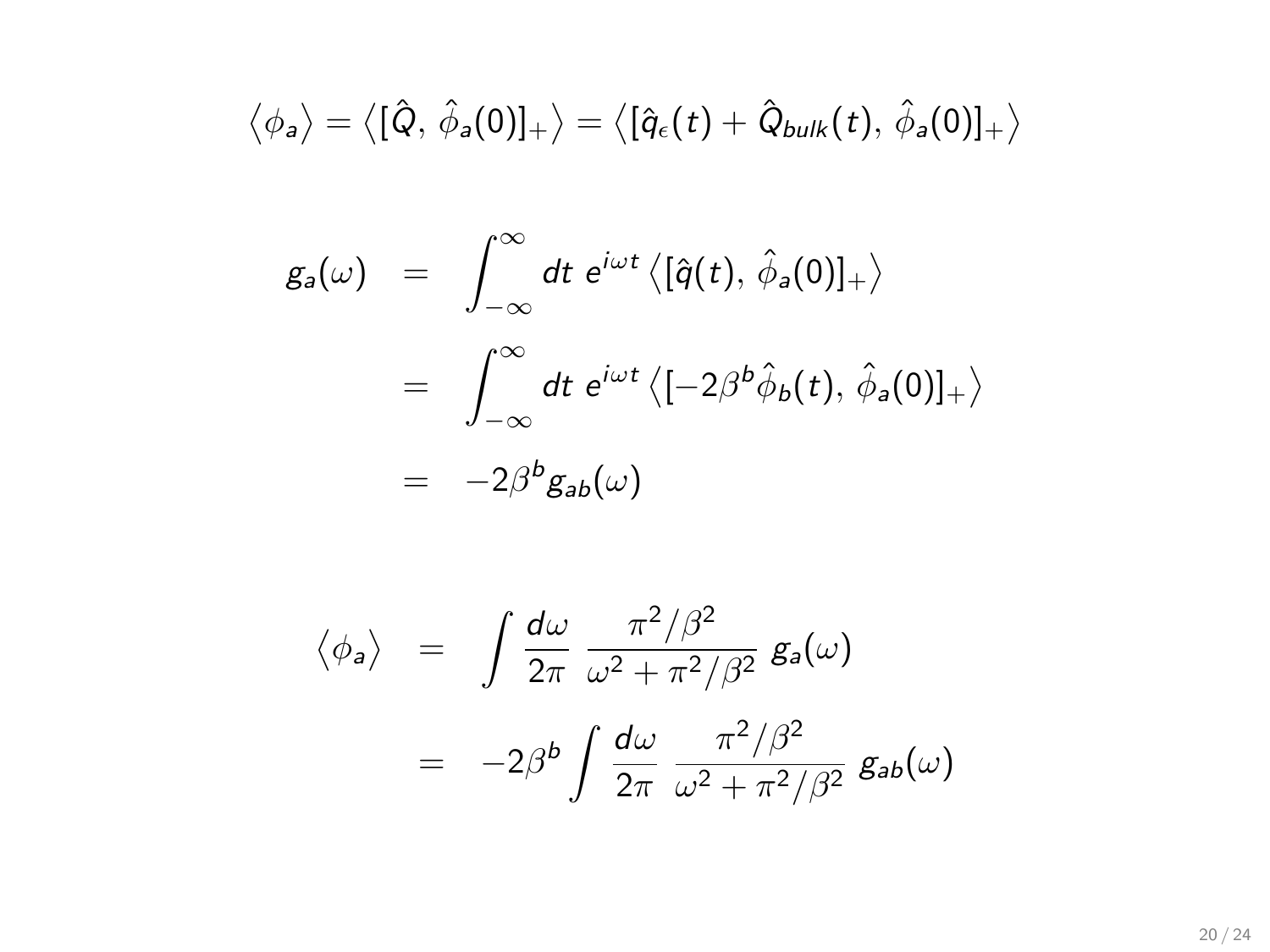$$
\frac{\partial \ln z}{\partial \lambda^a} = -g_{ab}^S \beta^b
$$

$$
g_{ab}(\omega) = \int_{-\infty}^{\infty} dt \ e^{i\omega t} \langle [\hat{\phi}_b(t), \hat{\phi}_a(0)]_+ \rangle
$$

$$
g_{ab}^{S} = 2\beta \int \frac{d\omega}{2\pi} \frac{\pi^{2}/\beta^{2}}{\omega^{2} + \pi^{2}/\beta^{2}} g_{ab}(\omega)
$$
  

$$
= \pi \int dt \ e^{-\pi|t|/\beta} \langle [\hat{\phi}_{b}(t), \hat{\phi}_{a}(0)]_{+} \rangle
$$
  

$$
= 2\pi \int_{0}^{\beta} d\tau \sin\left(\frac{\pi\tau}{\beta}\right) \langle \hat{\phi}_{b}(-i\tau), \hat{\phi}_{a}(0) \rangle
$$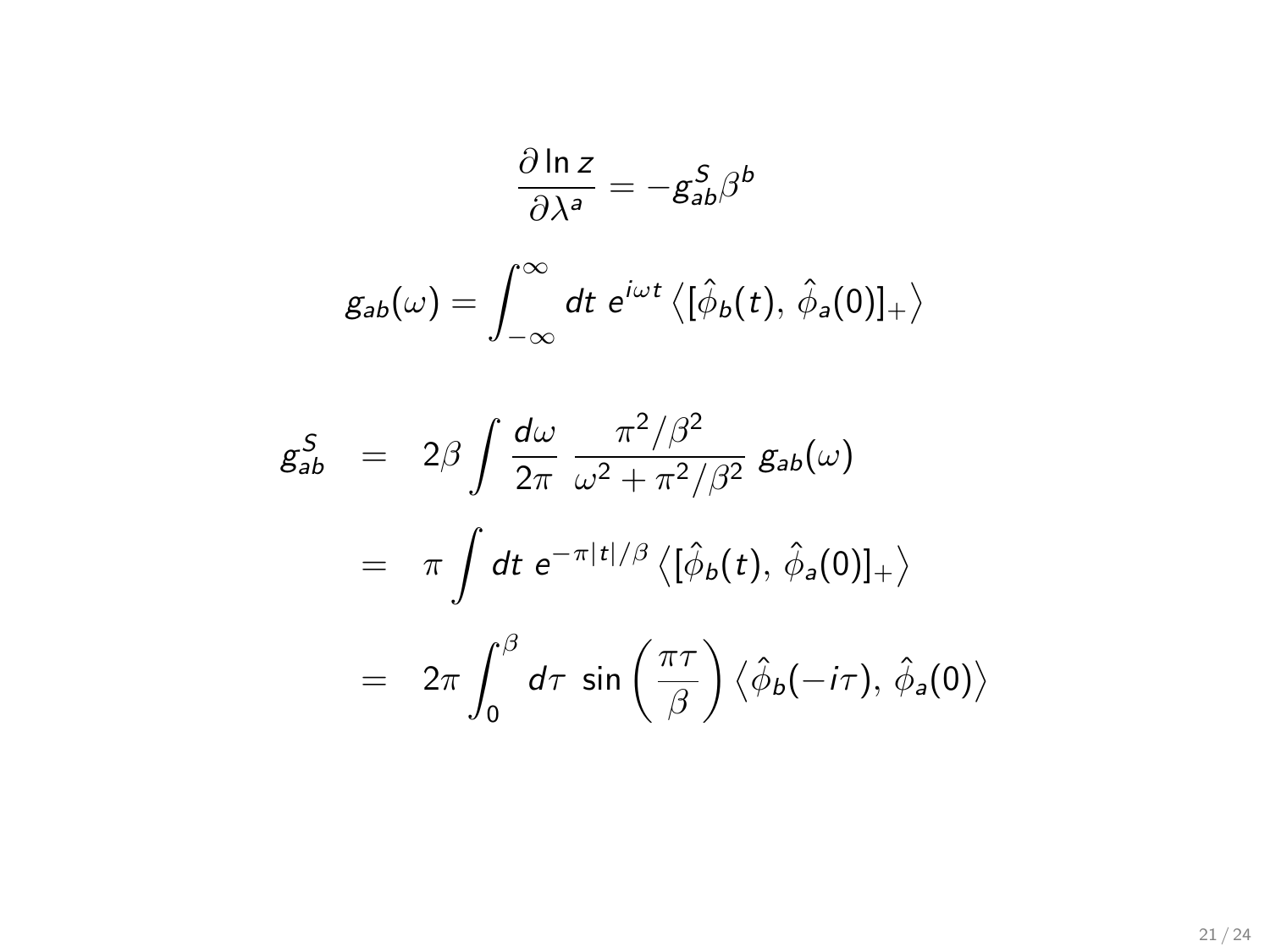- $\bullet$  Why do we need bulk conformal invariance?
- <sup>2</sup> Why do we need canonical uv behavior in the boundary?
	- no negative dimension boundary operators
	- no strongly irrelevant boundary operators
- **3** Does the result apply to composite boundaries/junctions?
- $\bullet$  Can ln z (and/or s) be bounded below?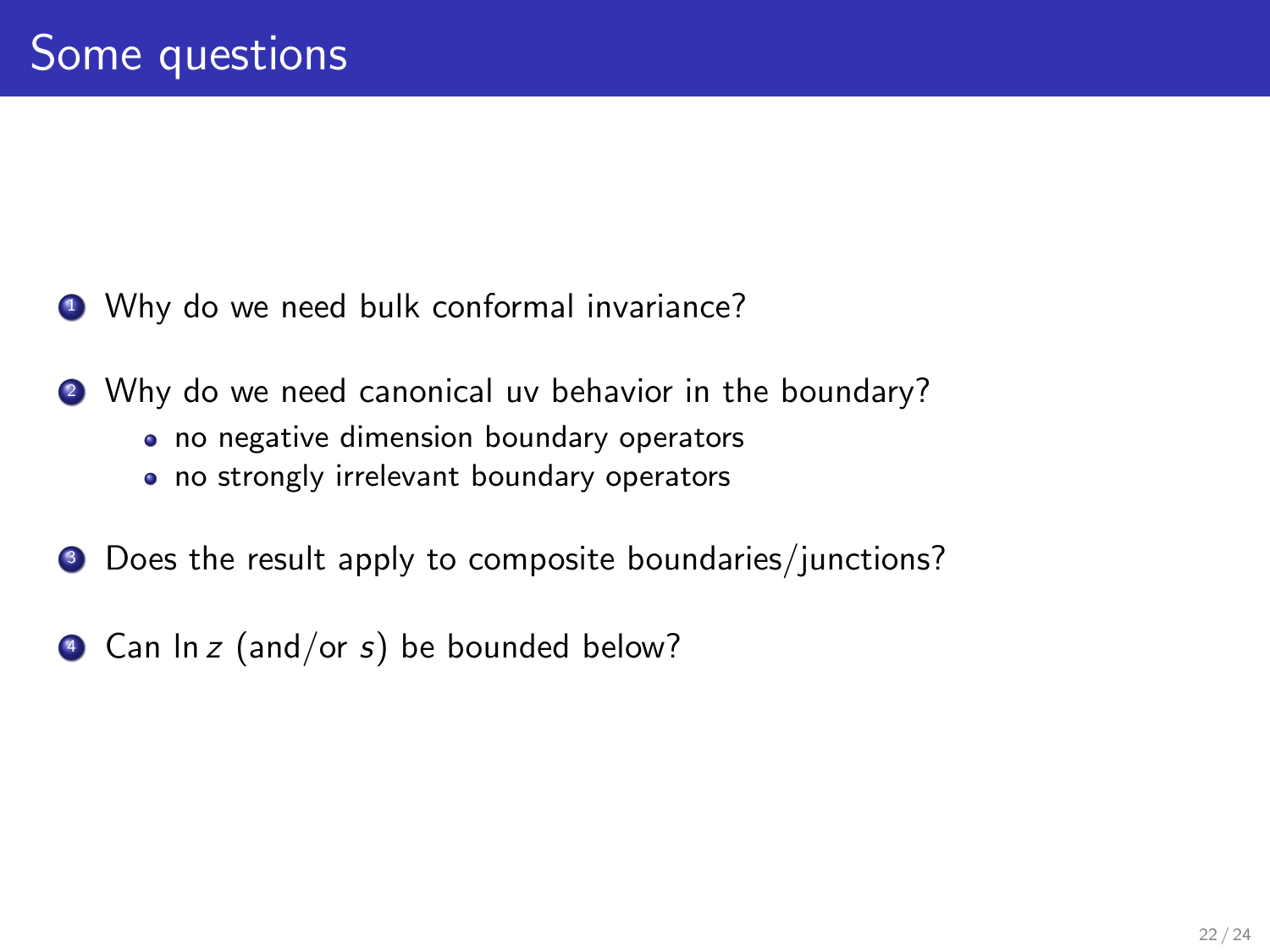## Bulk conformal invariance and zeros of response functions

$$
\partial_t \hat{Q}_{bulk}(t) = \int_{\epsilon}^{L} dx \, [-\partial_x \hat{j}(t,x)] = \hat{j}(t,\epsilon)
$$

Define response functions

$$
R_a^{\pm}(\omega) = \pm \int_0^{\pm \infty} dt \ e^{i\omega t - \delta |t|} \langle [i\hat{\jmath}(t, \epsilon), \hat{\phi}_a(0)]_+ \rangle
$$

 $R^+_a(\omega)$  is analytic in the upper half-plane,  $R^-_a(\omega)$  in the lower.

#### Use the conservation equation

$$
G_{a,\epsilon}^{\pm}(\omega)=\pm\int_0^{\pm\infty}dt\ e^{i\omega t-\delta|t|}\langle[\hat{Q}_{bulk}(t),\,\hat{\phi}_a(0)]_+\rangle=\frac{R_a^{\pm}(\omega)}{\omega\pm i\delta}
$$